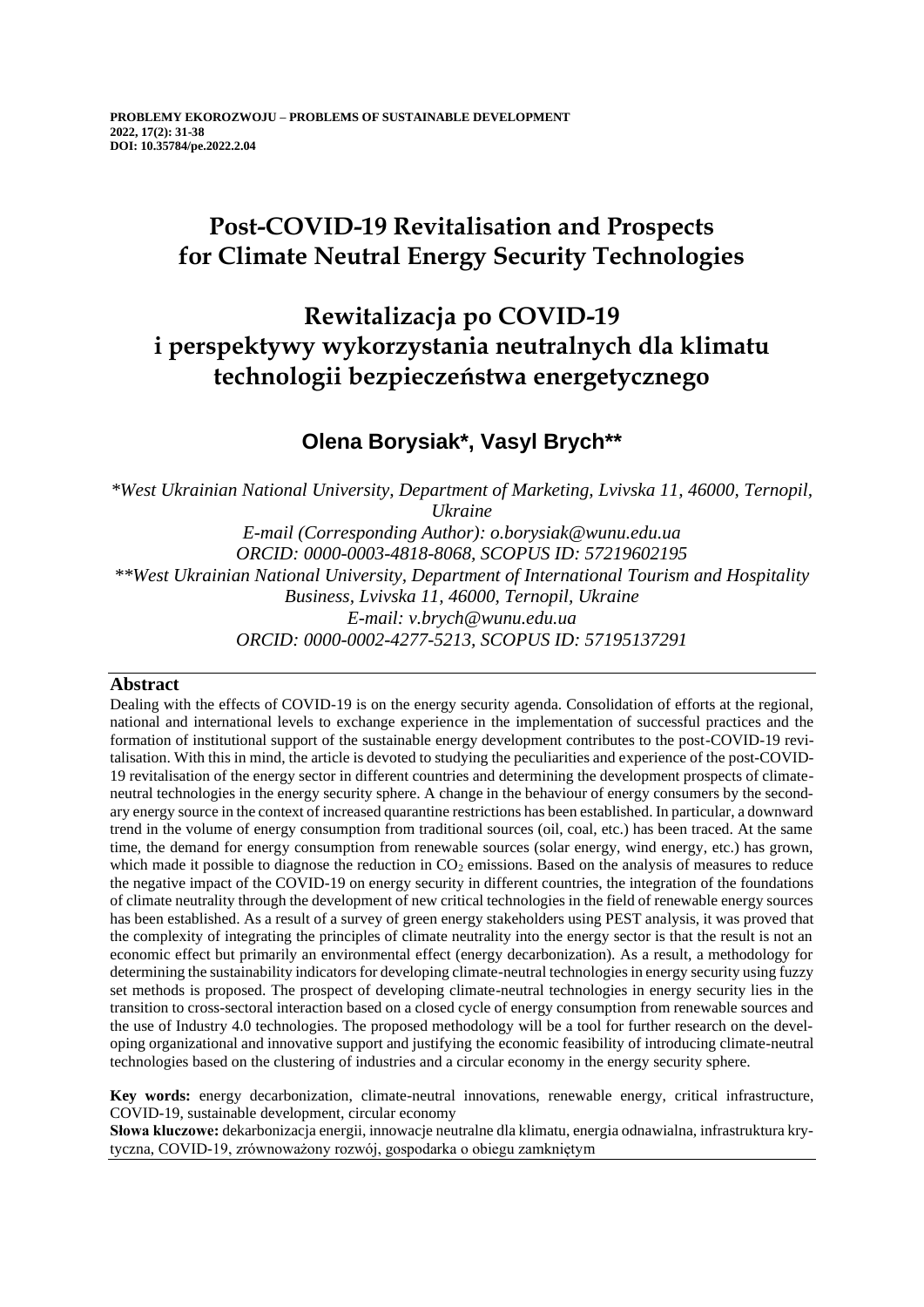#### **Introduction**

Energy resources are needed to ensure the full functioning of any socio-economic system. At the same time, a significant risk factor for the disruption of this process is the limited, inaccessible, inconsistent, non-preserved or depleted resources. Considering this, the issues of obtaining access, ensuring, and efficient use of energy resources in the conditions of COVID-19 are in the interests of both national security and global (transnational) interaction. Energy security is considered a component of national security, and the energy sector is included in the critical infrastructure of strategic importance for the sustainable energy development.

In general, "the COVID-19 pandemic has changed the electricity consumption profile by the specifics of human activity. Global household electricity consumption has risen by 40% as citizens have been forced to work from home to stop the spread of the virus. At the same time, during the aggravation of the pandemic, electricity consumption in non-residential sectors decreased" (Soava, 2021). Analytical agency Renewables Now notes "the growth dynamics of renewable energy in 2020-2021 under the influence of coronavirus by 10%" (Renewables now, 2021).

Changes in behaviour and energy consumption during the pandemic have been directly reflected in global levels of  $CO<sub>2</sub>$  emissions. In particular, "in 2020, an overall reduction of 2.58 Gt of energy-related  $CO<sub>2</sub>$  emissions was recorded in 2020 of 2.58 Gt. Overall,  $CO<sub>2</sub>$  emissions decreased by an average of 26% (at peaks) during the broad lockdown in selected countries" (Peng, 2021).

The energy sector is one of the industries whose activities lead to a negative impact on the climate. In this context, the results of a study by the International Energy Agency in the annual World Energy Outlook report on the world's response to COVID-19 are of interest. In particular, "demand for coal is predicted not to return to pre-COVID levels and that it will account for less than 20% of energy consumption by 2040. Oil is also experiencing fluctuations in consumption levels, and after 2030, demand for it will begin to decline. At the same time, it is predicted that renewable energy sources with zero carbon impact on climate change can meet 80% of electricity demand growth over the next ten years" (COVID-19 can change the future of energy for many years to come – IEA forecast, 2020). By 2025, renewable energy sources will replace coal as the primary means of generating electricity. Such trends in the development of the energy industry indicate the relevance of transforming the managerial, marketing and technological approaches to the formation of the energy supply chain in the post-COVID-19 period through the transition to climate-neutral energy security.

#### **Literature review**

The study results (Soava, 2021; Kuzemko, 2020; Brych, 2021; Dluhopolskyi, 2021) show that domestic or imported electricity consumption affects economic growth, while economic growth affects the level of electricity consumption in individual households. Within COVID-19, proportions observance between the types of primary energy carriers and avoiding the dominance of one or another non-renewable energy resource is among the ways to maintain the energy balance (Pysmenna, 2020). In (Peng, 2021) structural changes in energy demand and consumption are considered in a comprehensive manner, which covers the following aspects: changing patterns of energy consumption in time, space, sector and size of use; additional energy needs; energy development stabilization; restoration of the energy consumption level.

Within post- COVID-19 strengthening of energy security, the development of renewable energy is seen to ensure economic growth, improve social standards and well-being, and an environment for the implementation of climateneutral innovations. As a result, the focus on innovative post- COVID-19 solutions in the energy sector as part of critical infrastructure is particularly significant. Along with this, scholars confirm "the vulnerability of the renewable energy sector by a bidirectional causal relationship between the energy consumption volume from renewable energy sources and economic growth in the long term" (Marinas, 2018). Among the factors of disproportion in the energy balance in renewable energy, there is "a decrease in business activity (a decrease in average daily energy consumption, which led to changes in the proportions of the electricity balance between types of energy generation); an increase in the volume and number of restrictions on generation from renewable energy sources due to a general drop in energy consumption; a decrease in the solvency of consumers and an increase in debt in the energy market; reconfiguration of the daily load schedule of the interconnected energy systems" (Pysmenna, 2020). Because of this, the search for new approaches to effective pandemic management to ensure sustainable development is particularly essential (Elavarasan, 2021; Halysh, 2021; Brych 2022).

The complexity of climate policy development in the energy market in the coronavirus context lies in need to make quick management decisions that will make it possible to prevent stagnation in the economy as soon as possible. Because of this, environmental issues (including the development of measures to adapt to climate change) are measures that "determine the unproductive costs of the economy and diversification of supplies and development of its resource base cause an increase in risks in the economy. In contrast, measures on energy efficiency, increasing the share of renewable energy sources are referred to as the measures aimed at ensuring economic growth decoupling. They have a positive impact on productivity and economic growth" (Pysmenna, 2020). In this context, it is advisable to note that energy is a critical infrastructure component that ensures the country's life. As a result, such a dualistic approach to adaptation to climate change in the energy sector necessitates deepening research on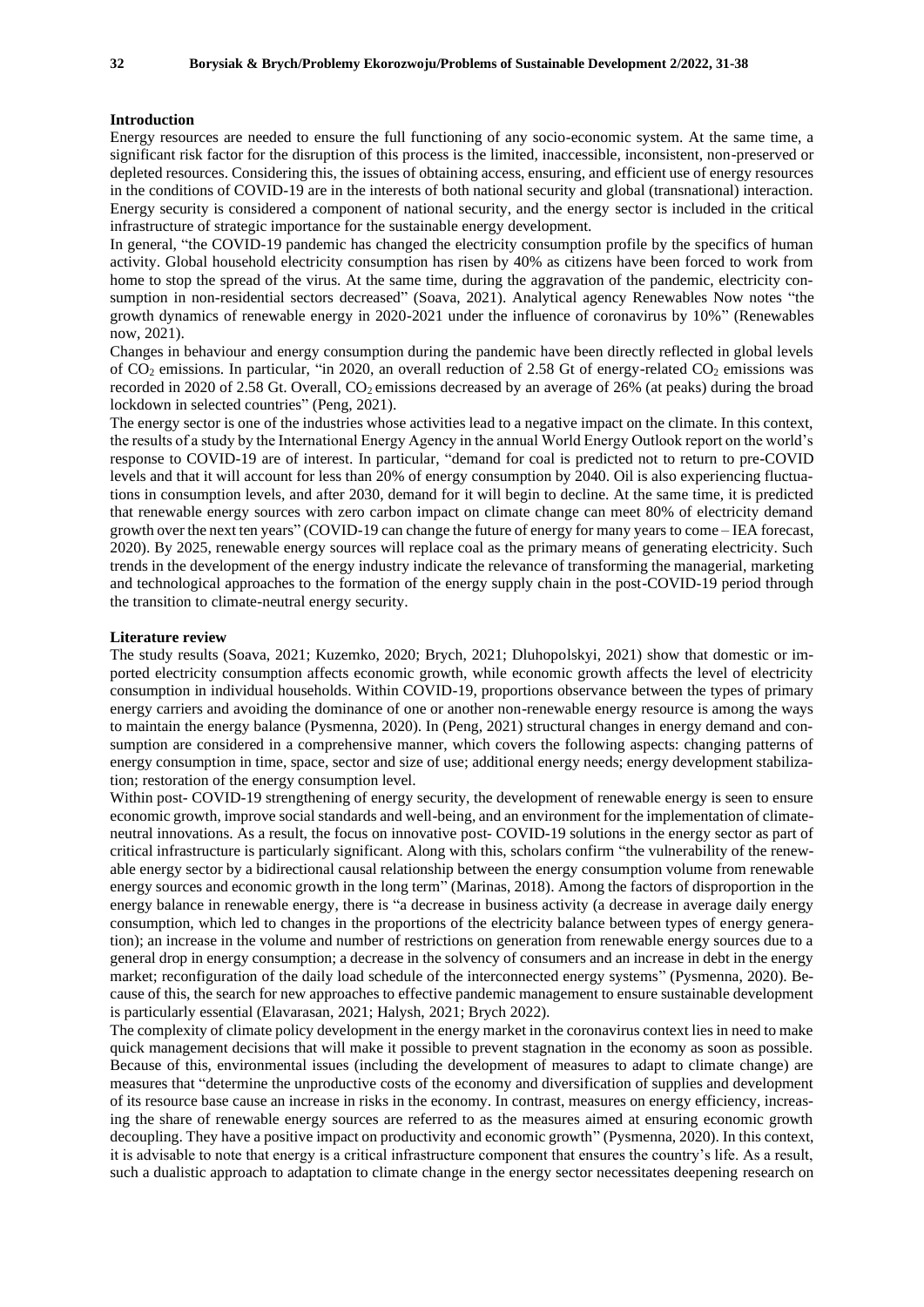adopting innovative solutions to ensure energy security within post-COVID-19 revitalisation in the context of the development of climate-neutral technologies.

The purpose of the article is to study the peculiarities and experience of post-COVID revitalisation of the energy sector in different countries, assess the conditions for integrating climate-neutral innovations in the energy sector and develop a methodology for determining sustainability indicators for the development of climate-neutral technologies in the energy security sphere.

#### **Research methodology**

In the context of the COVID-19, the preference of energy consumers to ensure uninterrupted energy supply to diversified channels for obtaining secondary energy (in particular, from renewable energy sources) led to the expansion of the green energy segment in the energy market and, as a result, an increase in the need for energy services. Previous studies (Brych, 2021) propose determining the positioning of *green* energy services in terms of the energy consumption level by applying difference equations. At the same time, when determining the methodology of this study, we took into account the fact that measures to decarbonize the energy sector in order to prevent climate change are considered as unproductive expenses of the economy, which indicates the need to justify the need to change such a vision. This justification was our study of evaluating the effectiveness of promoting *green* energy services (Borysiak, 2021), in which we used optimization methods.

As a result, this allowed us "to identify the indicator of maximizing the ecological (green) effect (decarbonizing the environment) and the indicator of minimizing energy consumption costs:

$$
f(G) = \sum_{i=1}^{n} g_i s_i \rightarrow max
$$
 (1)  

$$
f(C) = \sum_{i=1}^{m} c_i e_i \rightarrow min
$$
 (2)

 $f(G)$  i  $f(C)$  – the functions maximizing the ecological (green) impact of the green energy services provision s\_i and minimizing energy costs e  $j$ ; g\_i – indicator of the level of decarbonization from the use of green energy services s\_i;  $c_j$  – the cost of consuming the relevant type of energy e\_j; n – number of types of green energy services  $(i=1...n)$ ; m – number of types of energy  $(i=1...m)$ " (Borysiak, 2021).

Because of this, the methodological basis of our current study, in particular the study of post-COVID-19 revitalization aspects and the prospects for the development of climate-neutral technologies in the energy security sphere, is based on the use of fuzzy set methods, which will determine the sustainability indicators for the development of climate-neutral technologies in the energy security sector in the absence of clear parameters of the objects under study (influence factors). A PEST analysis of the factors influencing the integration of climate neutrality into green energy was carried out by polling green energy stakeholders. The equation for calculating the elements of the combined decision matrix Xij is taken as a basis to determine the stability indicators (Elavarasan, 2021):

$$
x_{ij} = (A_{ij}, B_{ij}, C_{ij})
$$
  
\n
$$
A_{ij} = mink[a k_{ij}], B_{ij} = 1K \sum k_n, C_{ij} = maxk[c k_{ij}]
$$

where a,b,c are the fuzzy numbers components associated with the decision matrix of each stakeholder, A,B,C are the fuzzy number components corresponding to the combined decision matrix, i represent the prospects (recoverability and sustainability) of the ratings, j represents the PEST coefficients and k is the number of decision makers or decision matrix.

In turn, we believe that the sustainability of the energy system functioning depends on technological modernization and the adoption of energy-efficient solutions. First of all, this concerns the creation of favourable conditions for the uninterrupted supply of secondary energy (*green* energy) to consumers and the specifics of the interaction of primary energy suppliers from renewable energy sources with producers of *green* energy. Therefore, in order to form a list of factor signs of obtaining an environmental, economic and social effect, the PEST analysis takes into account the key factors influencing the prospects for the development of climate-neutral technologies in the energy security sphere, such as the innovative potential of green energy enterprises, the diversification level of secondary energy supply sources, the digitalization level of energy supply management systems, the well-being level of the population, the environmental education level of population.

#### **Research results**

Like other business entities, the energy sector, regardless of the primary energy source (traditional and renewable energy sources), has been affected by COVID-19. "In the first quarter of 2020, global energy demand decreased by 3.8%, with most of the impact occurring in March when Europe, North America and other countries applied containment measures due to the spread of COVID-19" (Global Energy Review, 2020).

"The global demand for coal suffered the most, falling by almost 8% compared to the first quarter of 2019. Oil demand decreased by almost 5%, demand for gas decreased by about 2%. At the same time, there was a drop in demand for electricity by 20%, primarily for electricity produced from traditional energy sources (oil, gas, coal, nuclear energy). On the other hand, there is a positive trend in the growth of demand for electricity from renewable sources and directly for renewable energy sources (solar energy, wind energy, hydropower, geothermal energy), and bioenergy (biofuel) and energy production from waste. A decline in economic activity starting in the first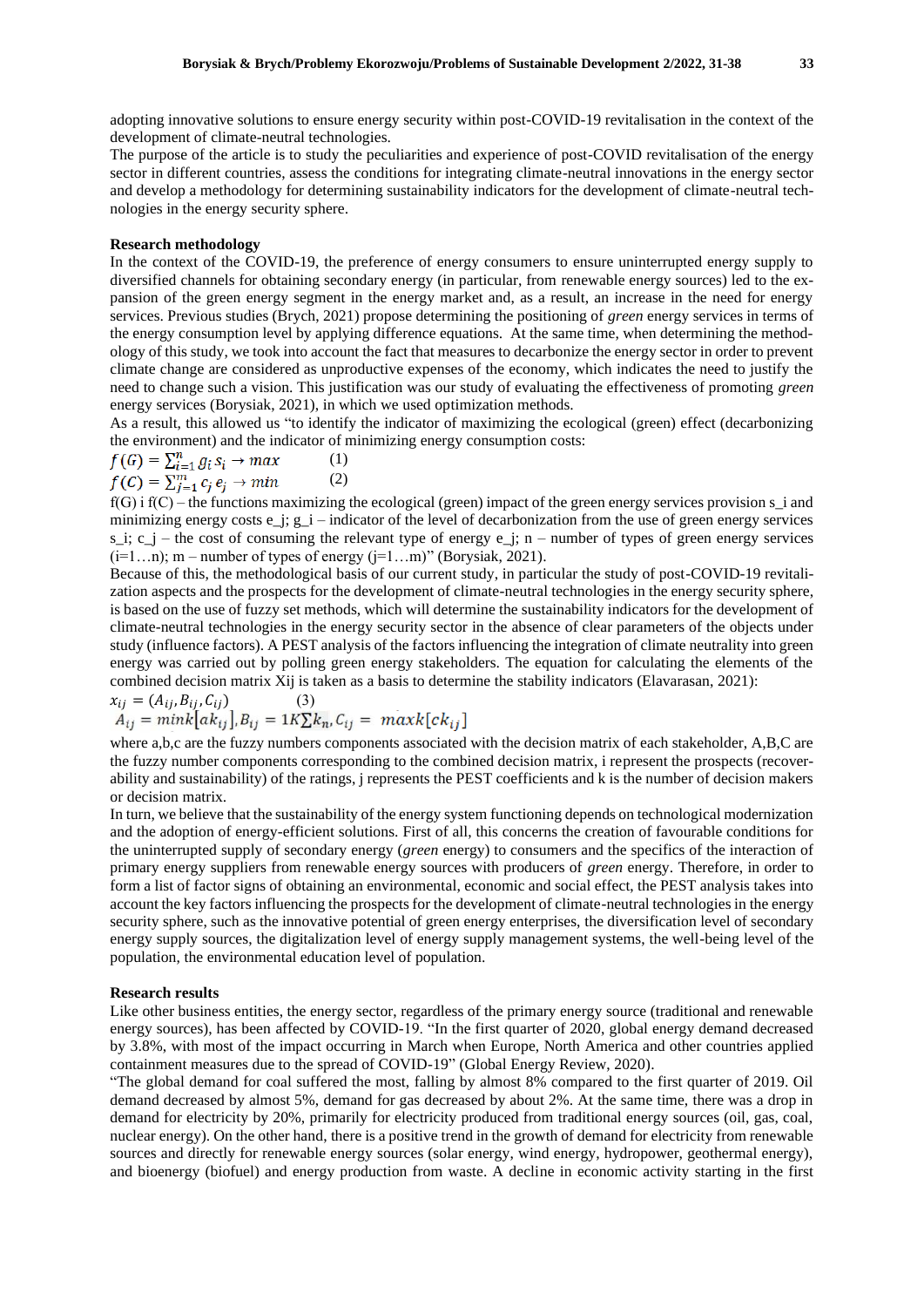quarter of 2020 and continuing into the second quarter of 2020 was identified in most European countries. Activity in industry and services declined mainly in the second quarter of 2020 in Germany, Spain, France, Italy. As a consequence, a reduction in energy consumption was found. In particular, electricity consumption in Europe decreased by 11% in the second quarter of 2020 compared to the same period in 2019" (Marinas, 2018; Soava, 2021). At the same time, economic activity in European countries did not decrease evenly on the entire continent, and different isolation measures taken by countries had different effects on energy consumption. The most significant decline in energy consumption was observed in member countries with the most substantial decline in gross domestic product. "Initially, Germany saw a smaller decline in consumption due to less restrictive conditions than its neighbours and a stable industrial sector with a relatively high share of GDP. Instead, in the countries of Southern Europe (Italy, Spain and France), there was a significant reduction in energy consumption due to measures that seriously affected the tourism sector. Thus, in Italy, energy consumption decreased by almost a third compared to the same period in 2019. Energy consumption during the lockdown fell by at least 15% in France, Spain, while in Italy, at the height of the outbreak, electricity demand sometimes dropped, falling by up to  $75\%$ <sup>3</sup>. (Marinas, 2018; Soava, 2021).

As a member state of the EU, Romania also experienced a drop in energy consumption. However, "in 2020, a recovery was being monitored due to implementing the terms of the EU End-Use Energy Reduction Strategy to reduce energy consumption and increase energy efficiency and resumption of economic activity" (Soava, 2021). "If in January 2020 the cost of consumption was the same as in 2019, starting from February 2020, there was a significant increase in household electricity consumption compared to the same period of the previous year, reaching the highest increase in 2020, 8.33% compared with the same month of 2019" (Soava, 2021).

In Ukraine, as in other countries, starting from 2020, a trend has been observed to revive economic activity and increase energy consumption. In particular, according to the Ministry of Energy of Ukraine, "in August 2020, the share of renewable energy reached 16.6%" (Record of Ukrainian energy, 2021). The renewable energy sector of Ukraine, as in other countries of the world during the corona-virus crisis, did not suffer a fall compared to the traditional energy sector.

The use of timely preventive measures to reduce the risks (Table 1) from the impact of COVID-19 in different countries made it possible to stabilize the situation in terms of energy security.

| No             | Country                               | Characteristics of anti-COVID activities                                                             |  |  |  |  |  |  |
|----------------|---------------------------------------|------------------------------------------------------------------------------------------------------|--|--|--|--|--|--|
| 1              | Traditional energy (coal-fired power) |                                                                                                      |  |  |  |  |  |  |
|                | European Union                        | Launch of the Platform Coal Regions Transformation and the Environmental Reconstruction              |  |  |  |  |  |  |
|                |                                       | and Repurposing Toolkit: EU Guidance for Managing Environmental Restoration and Asset                |  |  |  |  |  |  |
|                |                                       | Repurposing in Coal Regions in the Transformation Process.                                           |  |  |  |  |  |  |
|                | Germany                               | Siemens project Introduction of ETES Thermal Battery in Coal-fired Power Plants in Hamburg           |  |  |  |  |  |  |
|                |                                       | Harbor 2019 (Electrical Thermal Storage/ETES technology uses fans from surplus electricity           |  |  |  |  |  |  |
|                |                                       | generation at wind farms to heat 1,000 tons of the power plant's volcanic stone to temperatures      |  |  |  |  |  |  |
|                |                                       | of 750-800 degrees Celsius, the resulting heat can be used for the reverse production of electric-   |  |  |  |  |  |  |
|                |                                       | ity using steam or by distributing thermal energy to end consumers).                                 |  |  |  |  |  |  |
|                | Hungary                               | Project to grow energy plants and install solar panels on the territory of a closed lignite mine     |  |  |  |  |  |  |
|                |                                       | owned by the Marta Power Plant coal-fired power plant (replacement of coal consumption with          |  |  |  |  |  |  |
|                |                                       | electricity from renewable energy sources and the creation of an industrial park based on the        |  |  |  |  |  |  |
|                |                                       | mine; excess heat and electricity from the power plant in the cluster industrial park, and the by-   |  |  |  |  |  |  |
|                |                                       | products of these enterprises (biomass) are supplied to the power plant for electricity generation). |  |  |  |  |  |  |
|                | <b>Great Britain</b>                  | Developed by the International Council on Mining & Metals Best Practice Guide for Compre-            |  |  |  |  |  |  |
|                |                                       | hensive Mine Closure.                                                                                |  |  |  |  |  |  |
|                | Ukraine                               | Development of Ukraine of the concept of reforming the coal industry $On$ the development of a       |  |  |  |  |  |  |
|                |                                       | national program for the transformation of the coal regions of Ukraine until 2027 (October           |  |  |  |  |  |  |
|                |                                       | 2020). Decree of the Cabinet of Ministers of Ukraine dated September 22, 2021 No. 1024 On            |  |  |  |  |  |  |
|                |                                       | approval of the Concept of the State Target Program for the Fair Transformation of the Coal          |  |  |  |  |  |  |
|                |                                       | Regions of Ukraine for the period up to 2030.                                                        |  |  |  |  |  |  |
|                | China                                 | Project for the introduction of high-efficiency natural gas generation at coal-fired power plants    |  |  |  |  |  |  |
|                |                                       | (transformation of a coal-burning power plant into a natural gas combined cycle power plant          |  |  |  |  |  |  |
|                |                                       | producing electricity and heat and reducing the negative impact on the environment).                 |  |  |  |  |  |  |
| $\overline{c}$ |                                       | Renewable energy and green energy services                                                           |  |  |  |  |  |  |
|                | the EU                                | The European Commission has developed a comprehensive action plan to implement the prin-             |  |  |  |  |  |  |
|                |                                       | ciples of the European Green Deal, the main element of which is the Sustainable Europe Invest-       |  |  |  |  |  |  |
|                |                                       | ment Plan, which covers investments in various sectors for their decarbonization. A Just Tran-       |  |  |  |  |  |  |
|                |                                       | sition Mechanism has been created, financed from the EU budget.                                      |  |  |  |  |  |  |
|                | Germany                               | The Green Stimulus Package (June 2020) includes at least $650$ billion in climate change, solar      |  |  |  |  |  |  |
|                |                                       | and wind energy spending.                                                                            |  |  |  |  |  |  |
|                |                                       |                                                                                                      |  |  |  |  |  |  |

Table 1. Measures to prevent the negative impact of COVID-19 on energy security in different countries (Quarterly report 1, DiXi Group, 2021)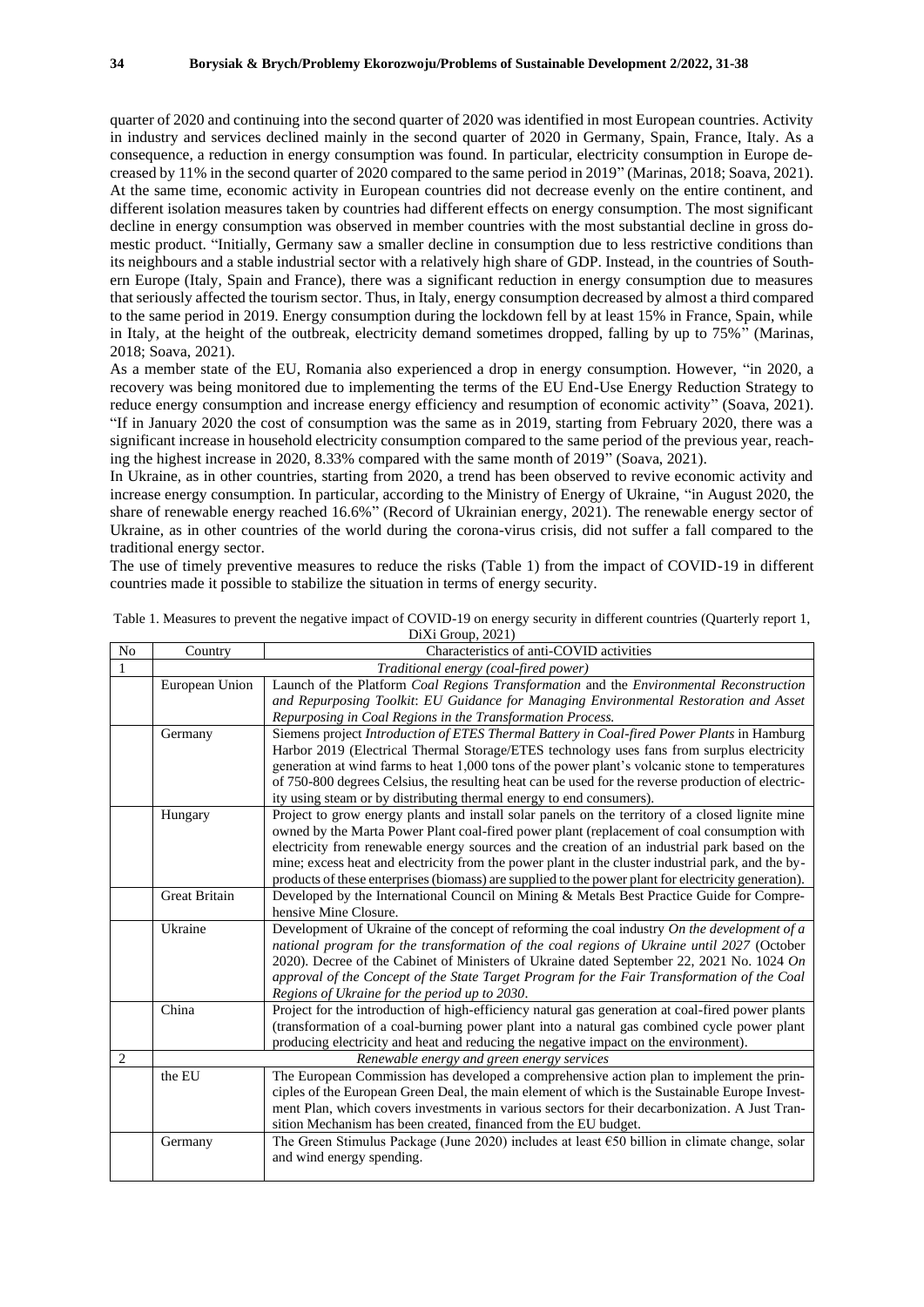| $\overline{2}$ | Renewable energy and green energy services - continuation |                                                                                                                                                                                                                                                                                                                                                                                                                                                                                                                                                                                                                                                                                                                                                                 |  |  |  |  |
|----------------|-----------------------------------------------------------|-----------------------------------------------------------------------------------------------------------------------------------------------------------------------------------------------------------------------------------------------------------------------------------------------------------------------------------------------------------------------------------------------------------------------------------------------------------------------------------------------------------------------------------------------------------------------------------------------------------------------------------------------------------------------------------------------------------------------------------------------------------------|--|--|--|--|
|                | Ukraine                                                   | Establishment of a green tariff for electricity from renewable energy sources (in accordance with<br>the Law of Ukraine On the electricity market) and an incentive tariff for thermal energy from<br>renewable energy sources (the Law of Ukraine On Amendments to the Law of Ukraine 'On Heat<br>Supply' to stimulate the production of heat energy from alternative energy sources).                                                                                                                                                                                                                                                                                                                                                                         |  |  |  |  |
|                | Canada                                                    | A C\$ 1.7 billion investment program has been initiated to clean up old and abandoned oil and<br>gas wells to reduce pollution levels. A C\$750 million Emission Reduction Fund has been created<br>to help oil and gas companies operating onshore and offshore receive funding for environmental<br>initiatives to reduce pollution and save jobs. A program for the availability of loans has been<br>developed, in particular for entities of the energy sector.                                                                                                                                                                                                                                                                                            |  |  |  |  |
|                | South Korea                                               | On July 14, 2020, the country's government announced the Green New Deal initiative. The ac-<br>tion plan is focused on stimulating the development of the renewable energy sector, gradual<br>withdrawal of financing from the coal industry. In December 2020, the 2050 Carbon Neutral<br>Strategy of the Republic of Korea: Towards a Sustainable and Green Society was published,<br>which set clear targets for reducing the carbon footprint of industries.                                                                                                                                                                                                                                                                                                |  |  |  |  |
| 3              |                                                           | Tariff policy                                                                                                                                                                                                                                                                                                                                                                                                                                                                                                                                                                                                                                                                                                                                                   |  |  |  |  |
|                | the EU                                                    | The updated Electricity Market Directive, adopted in 2019 as part of the Clean Energy for All<br>Europeans package, seeks to reduce supplier switching procedures to 24 hours, ensure the right<br>of consumers to demand the installation of smart meters that can measure consumption in real<br>time and remotely, as well as provide the ability to create reliable tools (sites) for comparing<br>commercial offers from suppliers. The European Commission has published guidance on energy<br>poverty and provides support through the European Energy Poverty Observatory. In October<br>2020, the European Commission provided guidance on energy poverty due to the effects of the<br>COVID-19 pandemic.                                              |  |  |  |  |
|                | <b>Great Britain</b>                                      | There is an independent energy market regulator, a dedicated agency called Ofgem, which is<br>implementing a dedicated strategy focusing on supporting vulnerable customers, and working<br>with governments, industry, and consumer groups to ensure a clean economy and the lowest cost<br>for consumers, especially vulnerable ones. In March 2020, the country also launched a Supervi-<br>sory Service Package along with energy suppliants to suppress the camp of companions during<br>the COVID-19 pandemic. Guidelines have been developed for energy suppliers and other market<br>participants that draw attention to certain risks and provide examples of best practices to support<br>consumers affected by the effects of the COVID-19 pandemic. |  |  |  |  |
|                | Ukraine                                                   | In February 2021, a Memorandum was signed between local authorities, the Ministry of Energy,<br>the Ministry of Regional Development, National Commission for State Regulation in the Sphere<br>of Energy and Utilities, and Naftogaz on the unchanged tariffs for heating and hot water until<br>May 2021. The Anti-Crisis Energy Headquarters, chaired by the Prime Minister, approved the<br>action plan for the implementation of this Memorandum.                                                                                                                                                                                                                                                                                                          |  |  |  |  |

In turn, effective post-COVID-19 measures in the energy sector include (Peng, 2021; Kuzemko, 2020) the following measures: digitalization of the energy sector (increased digitalization and the Internet of Things, IoT); taking into account the new way of life in cities with less energy consumption; building resilience through the circular economy; opportunities for renewable sources, energy storage and energy savings. In addition (Jiang, 2021), proposed a new concept of the relationship between health, energy and the environment under the constraints associated with climate change.

Given the fact that energy security is an integral part of national security, and energy is included in critical infrastructure facilities, an important decision to ensure energy security in the post-COVID-19 period is to create conditions for the development and implementation of critical technologies. The digitalization of energy networks is essential for the transition to Industry 4.0 technologies. After all, understanding the role of technology in supporting humanity opens up new perspectives for effective pandemic management. This role of technology is expressed in terms of uninterrupted connectivity, fast communication, mobility, technological impact in healthcare, the impact of digitalization, surveillance and security, artificial intelligence (AI) and the Internet of Things (IoT) (Elavarasan, 2021; Liakhovych, 2021).

"National Report – 2017 *Sustainable Development Goals: Ukraine* to achieve the goal *Affordable and clean energy*, four tasks are defined (Expanding and modernizing the energy infrastructure for sustainable energy supply based on innovative technologies; Diversifying the supply of primary energy resources; increasing the share of renewable energy sources) and seven indicators of sustainable development in the energy sector (electricity generation; technological costs of electricity in distribution networks; heat losses in heating networks, the maximum share of imports of primary energy resources (except nuclear fuel) from one source in the total supply; the share of one supplier in the nuclear fuel market, the share of energy from RES in total final consumption; primary energy intensity of GDP), as well as the target values of these indicators by 2030" (Pysmenna, 2020).

At the same time, the increased awareness of the climate change consequences in the last decade leads to considering the issues of assessing the level and factors of negative impact on the climate of various industries (including energy), as well as determining the level of their vulnerability to climate change and introducing climate-neutral innovations. In particular, in the context of the information analysis in Table 1, it should be noted that in preventing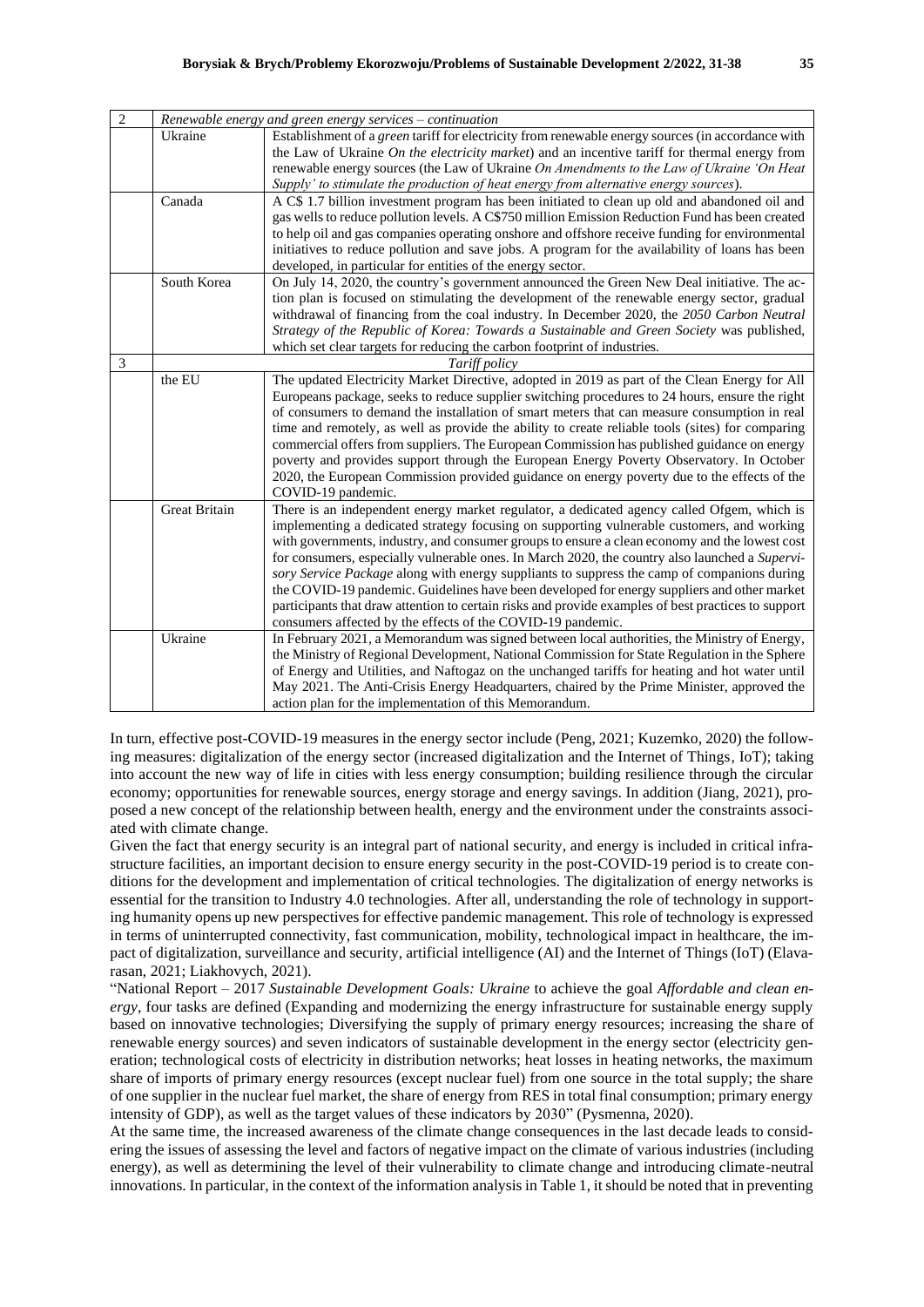stagnation in the economy within the coronavirus, the issue of developing measures to adapt to climate change was also on the agenda. In particular, on February 24, 2021, the European Commission adopted the EU Strategy for Adaptation to EU Climate Change. On October 20, 2021, Ukraine adopted the Strategy for Environmental Security and Adaptation to Climate Change until 2030. In November 2021, participants in the COP26 Conference in Glasgow also focused on climate change.

It should be noted that the diagnosis of the prospects for the development of renewable energy to growth as a result of the transition to energy consumption from renewable sources in the context of the coronavirus, which led to a decrease in CO<sup>2</sup> emissions (by reducing the use of energy from traditional sources), indicates the importance of expanding climate-neutral activities to strengthen energy security in the post-COVID-19 period. In this context, it is of strategic importance for the industry to obtain the effect of energy security decarbonization and a positive economic effect (value-added) due to the development and implementation of critical climate-neutral innovations at all stages of the energy supply chain.

We agree with the statement that in order to establish a bidirectional relationship between the volume of energy consumption from renewable energy sources and economic growth in the long term, it is advisable in (Marinas, 2018; Brych, 2021; Pysmenna, 2020) to adjust their energy, industrial and innovation policies in order to use their own technological base, their own financial and human capital, own material resources, as well as public-private partnership mechanisms and innovative programs at the state level for the development of energy technologies from renewable energy sources to maximize the impact on the sustainability of economic growth.

The prospect of developing climate-neutral technologies for energy security lies in the transition to cross-sectoral interaction based on a closed cycle of energy consumption from renewable sources and the transition to Industry 4.0 technologies. On this path, it is vital to develop the interaction of agricultural enterprises (biomass producers) and enterprises producing *green* energy as a result of factorial modeling of biomass supply chain optimization (Brych, 2021). The next step should be the organizational and economic support for developing and implementing critical technologies in the energy security sphere based on climate-neutral clustering and optimization of the environmental and energy management of the national economy.

PEST analysis was carried out to determine the factors influencing the integration of the climate neutrality foundations in the energy efficiency sphere (Table 2). For this aim, six stakeholders were interviewed (online survey), namely, one representative from such stakeholder groups: non-governmental organizations, the media, local governments, scientific institutions, educational centres, innovation hubs). The content of the survey was the assessment of indicators for obtaining environmental, social and economic effects from the development of *green* energy (from 1 to 5 points, where  $1$  – the minimum level of effect,  $5$  – the maximum level of effect). The results of the assessments are averaged and multiplied with a significant factor.

| Indicator                                                                  | Expert assessment |                |                |                |               |                | Average<br>rating | significance<br>Factor | assessment<br>Impact |
|----------------------------------------------------------------------------|-------------------|----------------|----------------|----------------|---------------|----------------|-------------------|------------------------|----------------------|
|                                                                            |                   | 2              | $\mathcal{R}$  | 4              | 5             | 6              |                   |                        |                      |
| Ecological effect                                                          |                   |                |                |                |               |                |                   |                        |                      |
| Biodiversity conservation                                                  | 3                 | 3              | 2              | 3              | 2             | 3              | 2,7               | 0.5                    | 1,6                  |
| Rational nature management                                                 | 3                 | $\overline{2}$ | $\overline{c}$ | $\overline{2}$ | 4             | 2              | 2,5               | 0.5                    | 1,3                  |
| Decarbonization of settlements                                             | 3                 | 3              | 3              | 4              | $\mathcal{E}$ | 3              | 3,1               | 0,6                    | 1,9                  |
| Group average :                                                            |                   |                |                |                |               |                | 2,8               | 0.5                    | 1,6                  |
| Economic effect                                                            |                   |                |                |                |               |                |                   |                        |                      |
| Entrepreneurship development                                               | 5                 | 4              | 4              | 4              | 5             | $\overline{4}$ | 4,3               | 0.9                    | 3,9                  |
| Implementation of energy efficient<br>technologies in production processes | 4                 | 4              | 4              | 5              | 5             | 4              | 4,3               | 0.9                    | 3,9                  |
| Flexibility of energy tariff policy                                        | 3                 | 3              | 3              | 3              | 3             | 3              | 3,0               | 0.6                    | 1,8                  |
| Group average :                                                            |                   |                |                |                |               |                | 3,9               | 0.8                    | 3,2                  |
| Social effect                                                              |                   |                |                |                |               |                |                   |                        |                      |
| Building a culture of energy<br>management                                 | 3                 | 4              | 3              | 3              | 3             | 4              | 3,3               | 0.7                    | 2,3                  |
| Improving the welfare of the population                                    | 5                 | 4              | 4              | 4              | 4             | 5              | 4,3               | 0.9                    | 3,9                  |
| Public health promotion                                                    | 3                 | 3              | 3              | 4              | 3             | 3              | 3,1               | 0,6                    | 1,9                  |
| Group average :                                                            |                   |                |                |                |               |                | 3,6               | 0,7                    | 2,7                  |

| Table 2. PEST-analysis of factors influencing the integration of the climate neutrality foundations in the energy efficiency |  |
|------------------------------------------------------------------------------------------------------------------------------|--|
| sphere (formed on the basis of the results of the questionnaire survey)                                                      |  |

Since the introduction of climate-neutral technologies is aimed primarily at achieving the effect of decarbonization in *green* energy and the units of measurement are not economic, but of an environmental one, but fuzzy set methods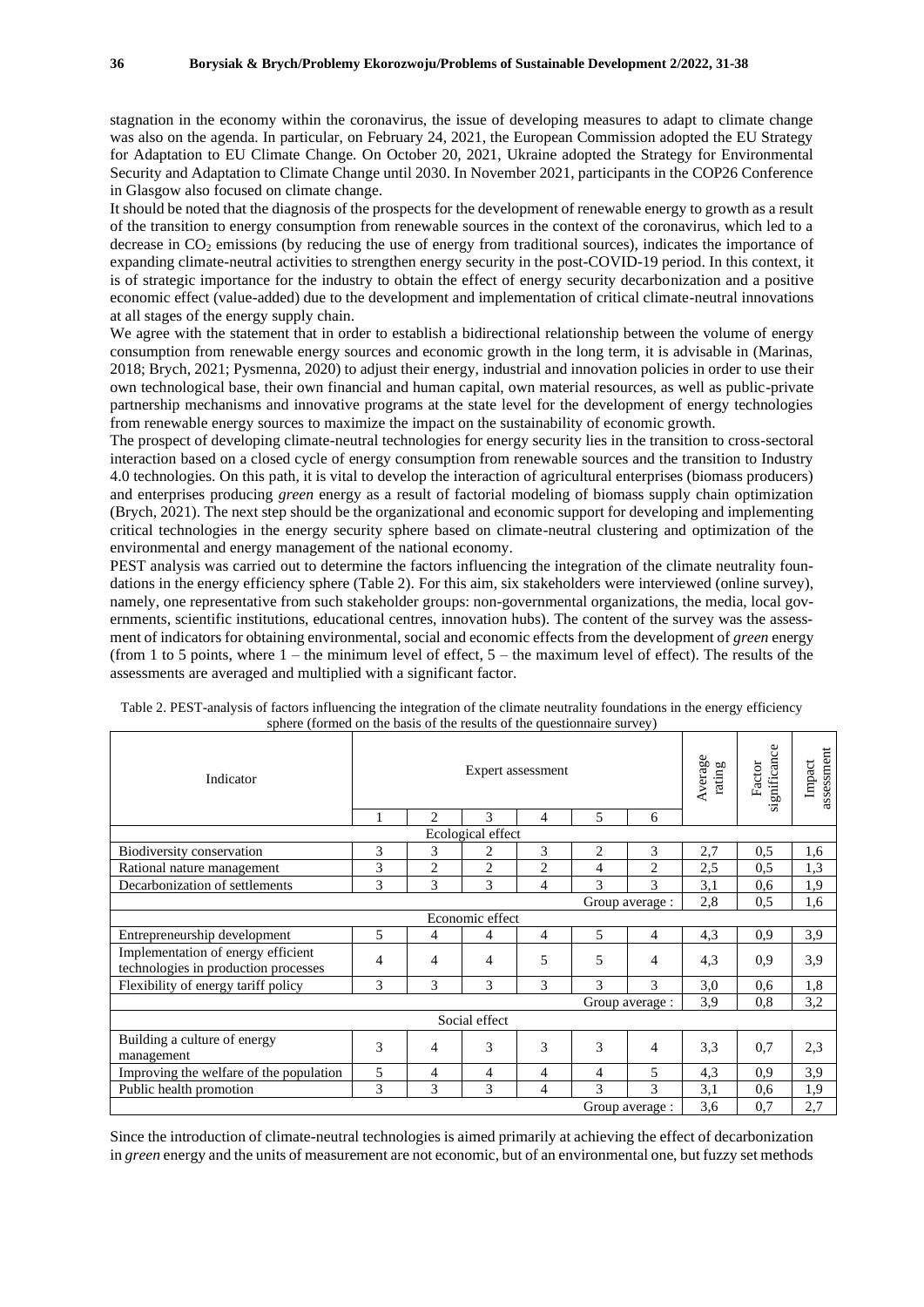were used to develop a methodology for determining the sustainability of climate-neutral technologies including methods of fuzzy cluster analysis. Appropriate characteristics are set to build a fuzzy clustering model.

The criteria according to which the PEST analysis factors are evaluated, we propose to interpret as sustainability indicators (maximum score 5) and vulnerability indicators (minimum score 1) can be characterized as sustainability criteria and vulnerability criteria.

Let a set of objects be given:

$$
X = \{X_i = (x_{i1}, x_{i2}, \dots, x_{iM}), i = 1, N\}
$$
\n(3)

characterized by many features:

 $K = \{K_1, K_2, ..., K_M\},\$ 

i.e., x\_ij is the value of the j-th feature (influence factor) for the i-th object (stakeholder). It is necessary to divide this set into G fuzzy clusters according to a given criterion, i.e. to construct an algorithm Θ, the execution of which would allow determining the degree of belonging of an object to each of the clusters, i.e.

where  $??_g(X_i)$  is the belonging degree of the object *Xi* of the cluster numbered g,  $g = \overline{1, G}$ , and  $X_i \sum_{n=1}^G \mu_n(X_i) = 1$  (Mulesa, 2015).

The rationale for using fuzzy cluster analysis of factors influencing the resilience of critical climate-neutral technologies is that there is no clear description of the criteria list for determining the economic, social and environmental effects into which PEST analysis is broken down. "The method of fuzzy c-means (FCM method: fuzzy cmeans) is used to solve the formulated problem, which, for solving the problem of fuzzy clustering, has an iterative character of sequential improvement of a certain initial fuzzy partition  $R(A) = \{A_v | A_v \neq A\}$ , which is set by the user or generated automatically according to a certain heuristic rule. At each of the iterations, the values of the belonging functions of fuzzy clusters and typical representatives are recursively enumerated. The FCM method will terminate when a certain finite number of iterations specified a priori is executed or when the absolute minimum difference between the values of the belonging functions at two successive iterations does not become less than some a priori specified value" (Fuzzy logic information site, 2021).

The main difficulty in applying this method, in this case, is that, as a rule, "a significant part of the coordinates of the *Xi* vectors takes non-numeric values, which leads to the need to introduce special functions of the distance between objects. Also, when dividing objects into clusters, it is necessary to consider the clusters' features" (Mulesa, 2015).

In order to determine the number of clusters (we have three of them: environmental, economic and social effects), the factors influencing the development sustainability of critical climate-neutral technologies for energy security are divided into compact and separate (different in quality) groups (clusters) from one another. In this situation, it is recommended to use the Xie-Beni index for the FCM method (Fuzzy logic information site, 2021).

According to the results of the PEST analysis, it was found that the factors of influence (sustainability indicators) in the cluster of economic effect (3,9 points) have priority in determining the sustainability of critical climateneutral technologies. The introduction of energy-efficient technologies in production processes is an opportunity to obtain added value. The next most crucial factor is influence factors in the social effect cluster (3,6 points). The least significant in determining the development sustainability of critical climate-neutral technologies are the impact factors (indicators of vulnerability) in the cluster of environmental effects (2,8 points). This trend is due to the opinion formed among the public that *green* energy technologies are, first of all, energy efficient technologies aimed at obtaining such an innovative effect as the rational use of energy resources.

#### **Conclusions**

The challenge of the post-COVID-19 revitalization for the energy industry is to ensure rapid economic growth, energy security and the transition to climate-neutral development. In this context, there is a shift in priorities regarding primary energy sources towards the transition to energy from renewable sources, contributing to lowcarbon development. Given this, among the post- COVID-19 measures to restore the energy sector is the development of climate-neutral technologies in the energy security sphere. At the same time, the prospects for developing such technologies depend on the possibility of obtaining both environmental and economic benefits.

It requires organizational and innovative support for developing critical technologies in the national security sphere within the energy sector transition to climate-neutral development. Calculating the multiplier effect of the climateneutral technologies' impact on the economy and climate change in energy efficiency is essential. The prospect of developing climate-neutral technologies in energy security lies in the transition to cross-sectoral interaction based on a closed cycle of energy consumption from renewable sources and the use of Industry 4.0 technologies. The suggested methodology for determining sustainability indicators for the development of climate-neutral technologies for energy security through the use of fuzzy set methods will be a tool for further research on the development of organizational and innovative support and substantiation of the economic feasibility of introducing climateneutral technologies based on clustering of industries and a circular economy.